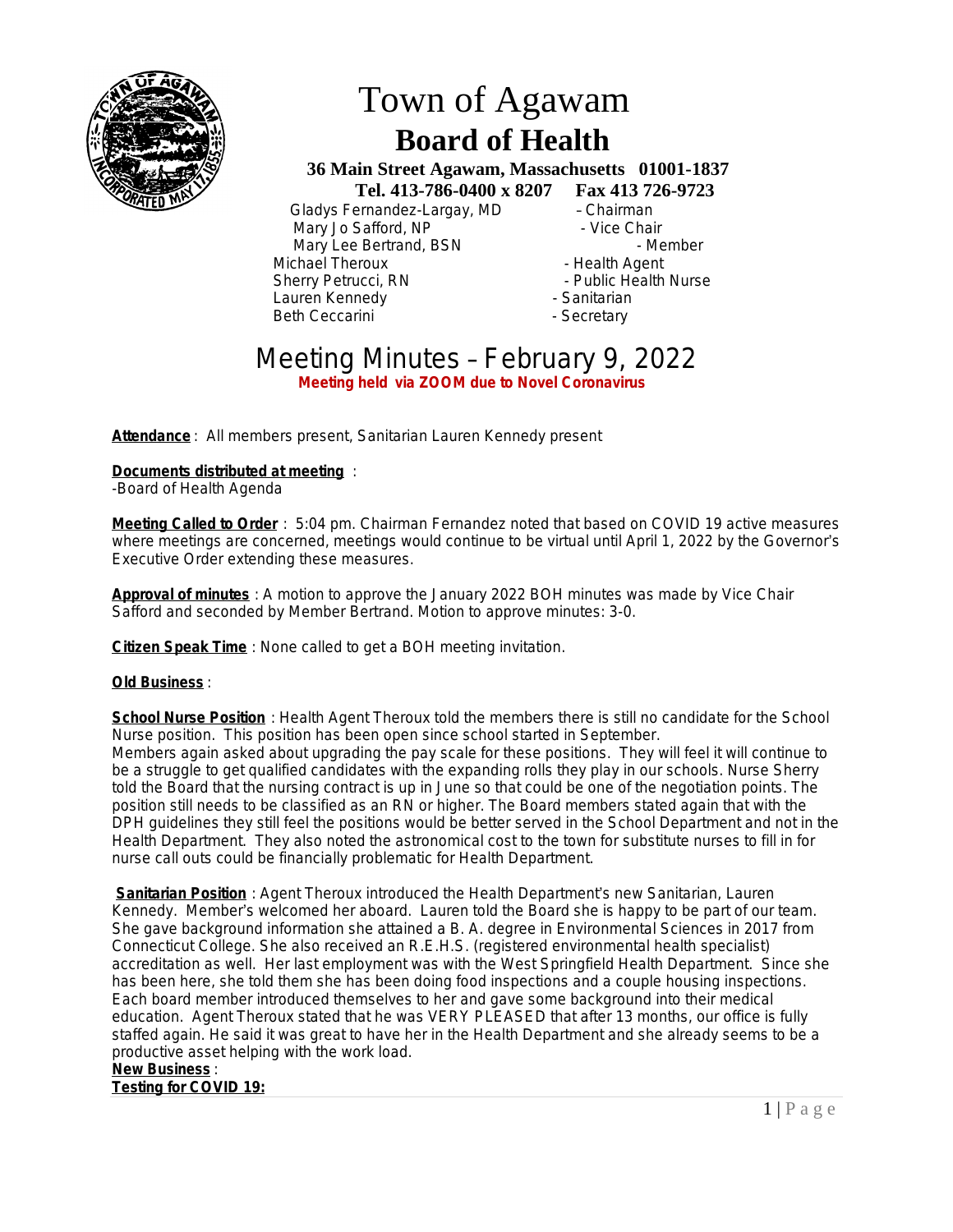Agent Theroux told the members the Governor plans on lifting the mask mandate on February 28 for the schools. He stated what he had heard so far is that the School Committee and the School Superintendent, all are ready for this to happen. He asked the members what they thought about the mask mandate lifting being medical professionals. They did question the timing of this specific mandate lifting. They do fear that after school vacation, the nurses will still be busy testing students who don't feel well. They wonder about the studies that show over the course of the 2 years that masks didn't seem to protect students in schools as well as they had hoped. They noted that sometime down the road, the number of cases just may warrant the use of masks again in the future. They also had concerns about how much testing will get done in those first two weeks after February vacation with the transmissions. All still worry about the immune compromised population as well as the older adult population. It was noted how nice it is to see the local level of government having some control with the mandates. Agent Theroux stated that the pharmacies have been able to restock their shelves with at home test kits so hopefully the public will have more access to local places to buy them. The State testing sites have also slowed with quicker wait times, ease in making daily appointments or same day appointments becoming available again.

**State Guidelines / Contact Tracing:** There will now be symptomatic testing in the schools. There is no longer the "test & stay" program at Robinson Park for the school district. Agent Theroux told the Board he would be able to keep all the tests from the program and disperse them to the nurses for their testing when needed. Our Health Department will still have tests for employees also so we should be good for the next few months. The State is giving us 4 testers to utilize in different schools to help with the symptomatic testing. Members asked Agent Theroux about the tri-city grant nurse working on contact tracing for our city. Agent Theroux told the members that the State has recently relaxed their contact tracing measures for cases. They have found the program is not going quite as far as it did in the beginning of the pandemic and people now are much less inclined to give out their information. Also there has been an uptick in the purchase of home testing kits and there is no way to get the contact tracing nurse that information. Almost all of the people who have tested positive using those kits have NOT called our office to report. Our overall COVID numbers are not going to be exact again, nor will we ever have an accurate count of cases in our town.

There was a meeting among the 3 towns in the grant program and it was decided to only contact trace for the age group of 65 and older who are at the greatest rick. Our school nurses are going to continue tracing for their school aged population. That will help with which students are supposed to be in school, quarantined, or isolated. The Bboard was happy to hear that at least some of the contact tracing will still be a viable tool to use for our nurses and the grant nurse. The towns all feel that people are much more aware of what they need to do should they contract COVID than they did at the beginning of the pandemic.

**44 Ley Street:** Agent Theroux told the Board he has gotten several calls on this property. He thinks it has been abandoned for about 8 or 9 years. There are probate issues for the surviving inheritors. He had gone over to the property to condemn it as the water and utilities to that property have been shut off. He notes that there is water in the house possibly from a pipe bursting. At this point, he saw the house walls were covered with mold as well as the ceilings crumbling on the inside. He noted it would be a while before all the proper owners can get together and decide what to do with the declining property. He has been in touch with our Law Department to see if the process can be moved along with the probate court judge. The house does have a condemnation order on it.

**School Cafeteria Inspections** : For the last few years, Health Agent Auer and now current Agent Theroux have had issues getting the school kitchens update with the basics needs that the law requires. Some of the kitchens have not been renovated or upgraded in the past 30 plus years. He has taken up the mantle again and approached the Building Maintenance Director and the School Superintendent to see if they can move this progress along. The noted there was a new Food Service Director whom he has been in touch with. She told H A that she's not sure who is responsible for actually doing the work for kitchen upgrades as well as whose budge the money will come from. Michael told her there are some recurring violations that need to be taken care of that she could work on while they wait for that answer. Board members asked HA if the School Committee gets a copy of his inspection findings. He told them as after his inspections, copies usually go to the Food Service Director. She in turn gives copies to her supervisor who is the Assistant Superintendent and Business Manager, Rob Clickstein. He is not sure where they go from there.